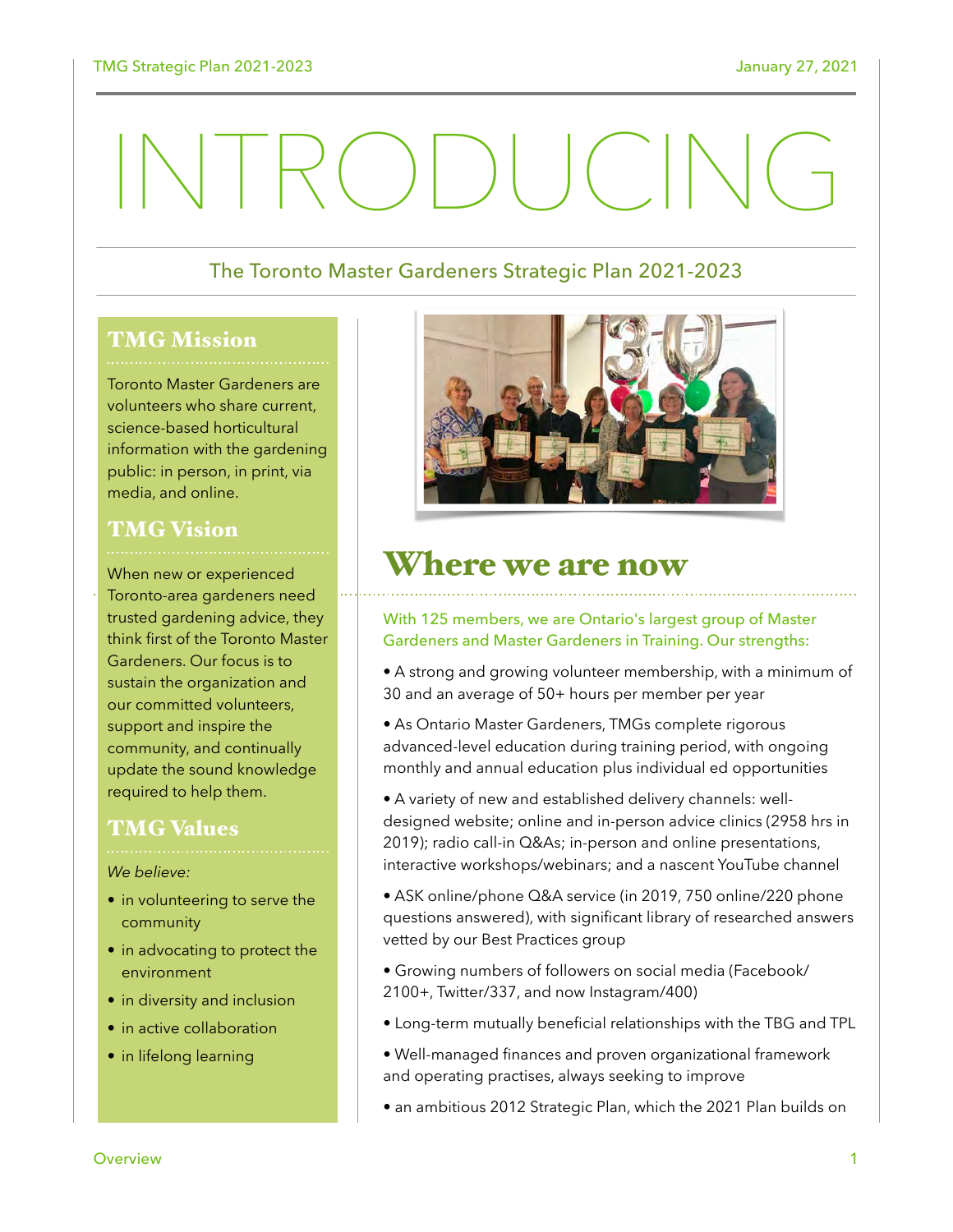TMGs support the public, in person, online and via a range of social media.









# What we've achieved

## *Since setting objectives in our 2012 Strategic Plan*

1. To ensure we are the first choice for reliable, credible and current horticultural information, we:

- Implemented Best Practices and ASK teams to ensure quality control and consistency when answering questions from the public
- Created a TMG Code of Conduct

2. To be fully aware of the knowledge, skills and experiences of current members and make this information available to the executive and the membership, we:

*Defined a clear organizational structure with roles and responsibilities, including:*

- TMG Administrative Guide detailing who does what
- Educating on Executive Positions at Monthly Meetings

*Implemented VMS to provide a simple online system, including:*

• Easy-to-use reporting tools for members to claim volunteer opportunities, log their volunteer hours and Continuing Education Units, and generate reports of their own volunteer activities / hours

#### 3. To support our volunteers with ongoing education, social and development opportunities, we:

- Implemented a well-received Question Corner at monthly meetings to highlight interesting and difficult ASK questions
- Instituted an annual membership satisfaction survey



Overview 2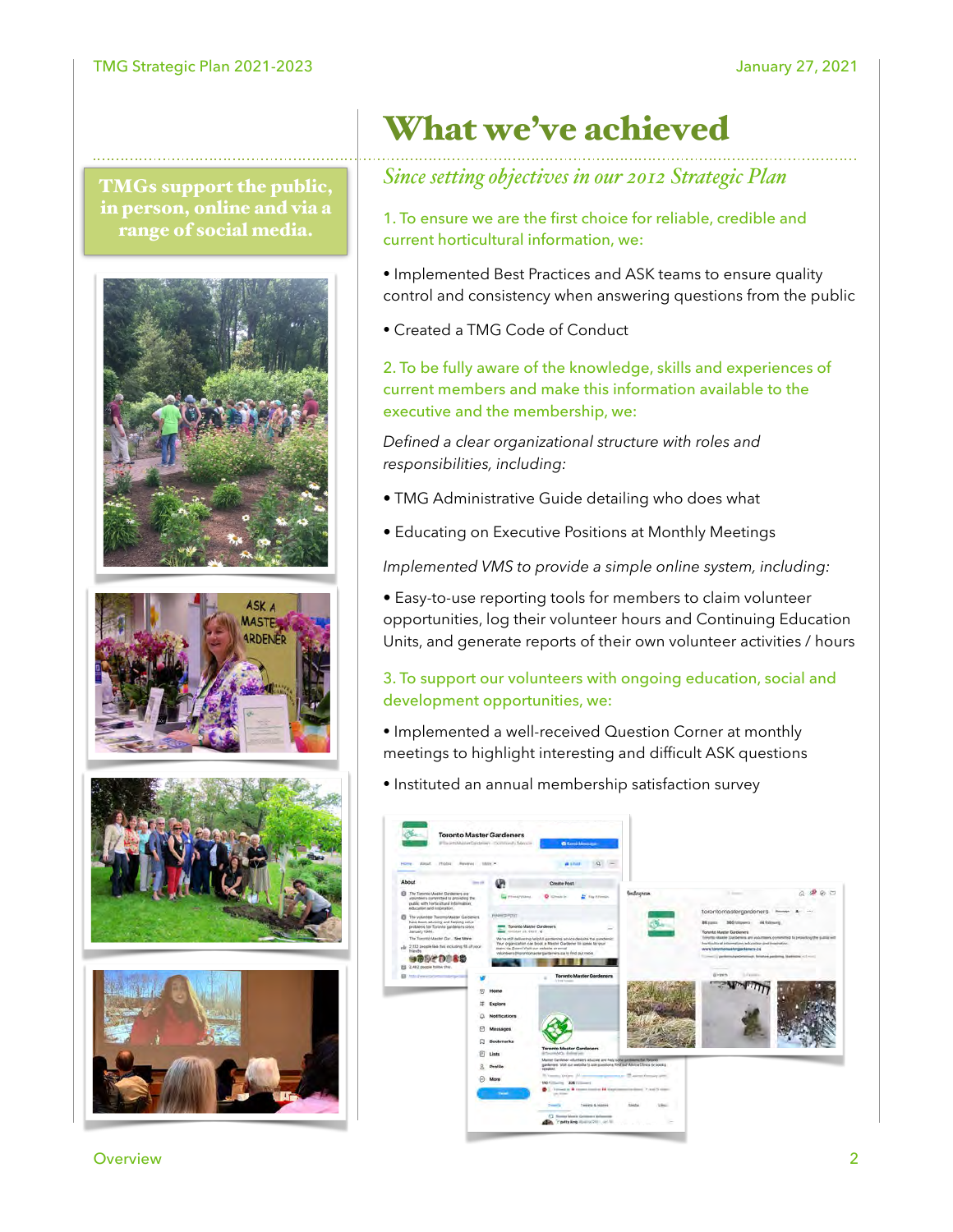- Created a TMG Resource List, available on VMS
- Adapted to pandemic restrictions by delivering internal educational content via Zoom at monthly meetings

*Increased social engagement between TMGs by introducing:* 

• Members' plant sales, nursery visits

4. We created standards and procedures that make us better at targeting and recruiting volunteers with the skills we need to improve our organization and how we interact with and serve our community:

*New Master Gardener in Training (MGiT) protocols, including:*

- Open house information night prior to the testing phase
- Defined procedures
- Potluck initiation night brings MGiTs, executive members, and mentors together to celebrate and educate on TMG
- MGiT-specific training sessions
- Criteria for mentor selection

#### 5. We increased our variety of platforms to meet the demands of our community:

*Content delivery options for our customers, the people of Toronto:* 

• Implemented a new format for workshops for the Toronto Public Library in 2018

*Adapted to pandemic restrictions by delivering education via other mediums including:*

- Presentations via Zoom
- Advice clinics via Zoom and on radio
- Increased social media presence (Instagram, YouTube)









# We are proud of what we have accomplished since our 2012 Strategic Plan.

Now, Toronto Master Gardeners must not only carry goals forward but adapt to new situations and needs. *This is behind our Strategic Plan for 2021 to 2023.*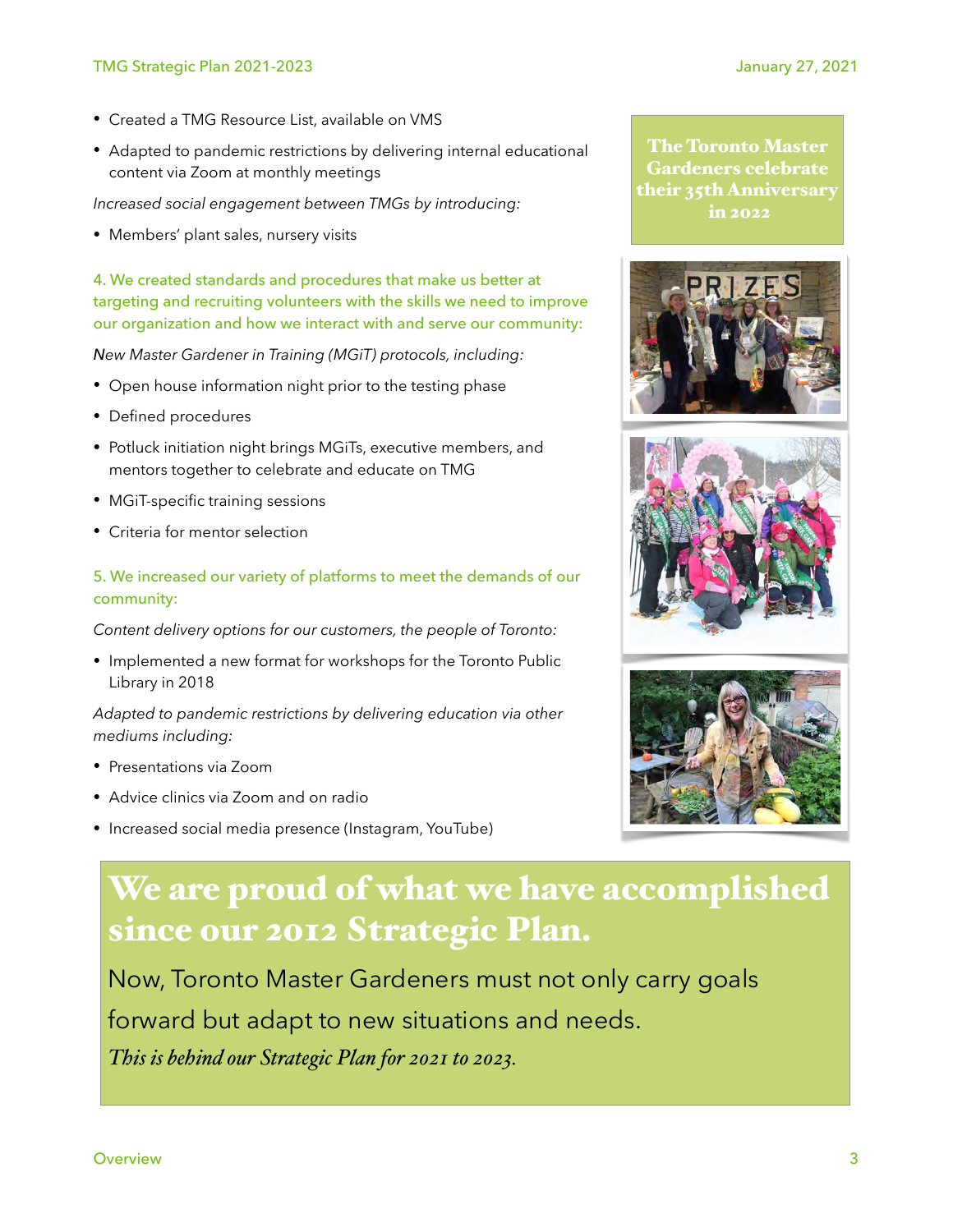# The 2021–2023 Strategic Plan:

#### What we need to do

In addition to what we've achieved, we need to address both new and ongoing challenges:

- Build greater awareness of the TMG brand
- Develop greater flexibility to address sudden changes (such as COVID19-fuelled interest in gardening and a shift to delivery methods such as online presentations), as well as larger trends (such as interest in houseplants and growing vegetables among younger/new gardeners)
- Capitalize more fully on existing resources (such as the ASK library) and update our presentations, not only to reflect the latest science, but current needs and delivery channels
- Attract and sustain a more diverse membership to better reflect the population and demographics of the citizens we seek to serve
- Reduce or remove financial barriers to entry for MGiTs, especially those from negatively impacted groups and communities

#### How we plan to do it

The 2021 Strategic Plan contains detailed action plans for moving forward over the next three years, organized under three Strategic Imperatives:

*External focus:*

Reaching out to the world

*Internal focus:* 

Supporting our members

*Organizational focus:* 

Strengthening our operating practices

These are briefly summarized on the next page. More information on specific actions, both short term and over the next three years, as well as our background research, is available on request.

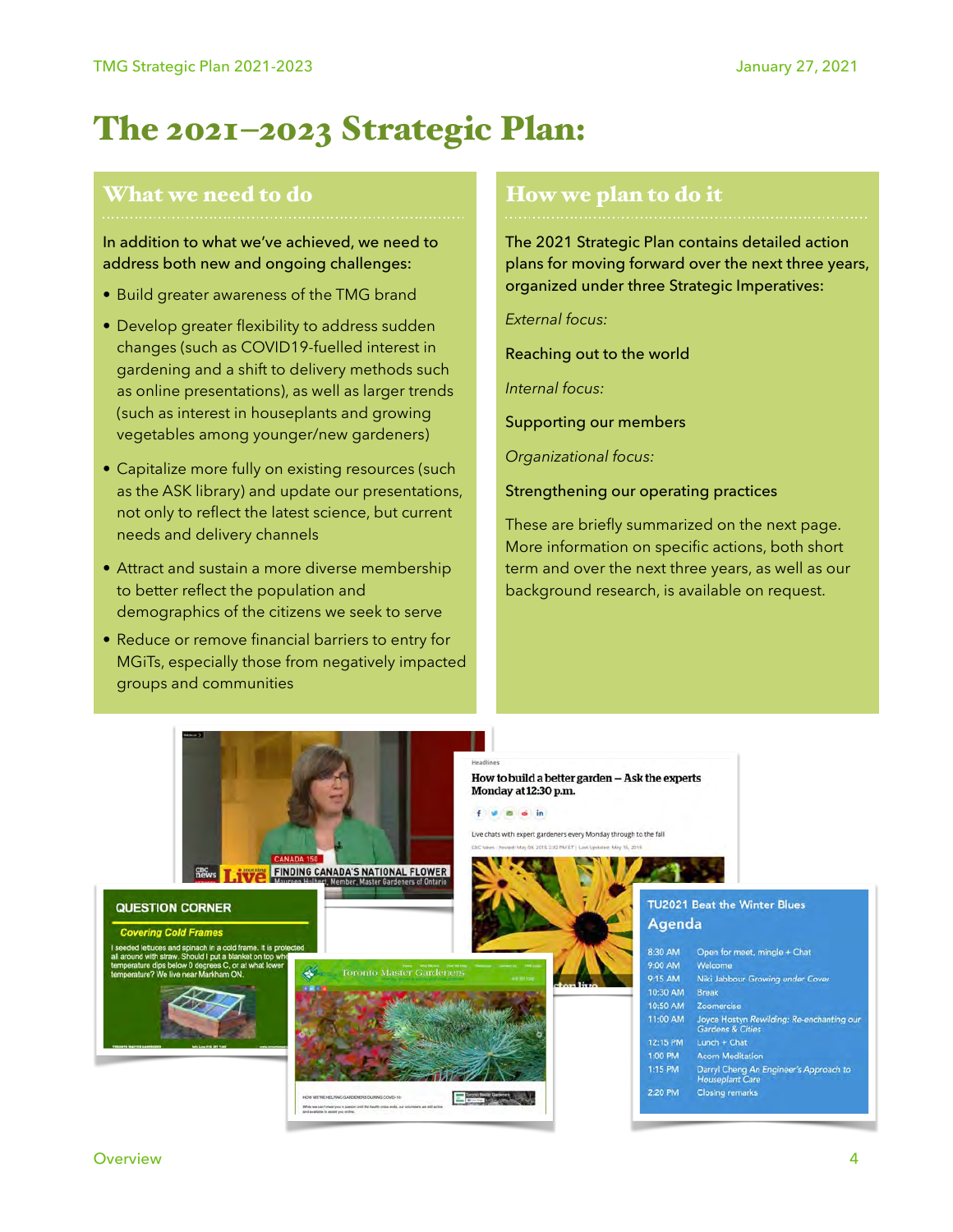# Our Strategic Imperatives:

## Toronto Master Gardeners Strategic Plan 2021-2023

# 1. Reach out to the world

#### *By improving external communications:*

- Through focussed efforts to improve understanding, awareness, reach, and recall of the TMG brand
- Through research to understand our audiences (public, clients, like-minded organizations, etc.)
- Through clearer definitions of those audiences, better understand what they need, and/or how we can build mutually beneficial bonds, and reflect this in the services we provide or the relationships we seek
- Through easy-to-understand key messages for each, delivered in the way best determined to reach them

# 2. Support our members

## *By strengthening our MGiT program:*

- Through a further standardized and refined MGiT recruitment and mentor/education support system
- With responsibility for MGiT support spread over additional roles, to ensure greater accountability and more clearly defined milestones
- And with a new, regular MGiT feedback loop system, for continuous improvement

## *By enhancing the membership experience:*

- Through additional internal contact, knowledge, and sharing about each other at social events, networking forums, and regular activities such as "meet a TMG" at meetings
- Through more team volunteer opportunities, so we get to know each other better by working together
- Through fun ways to grow our knowledge, similar to Kahoot or member-to-member workshops

## 3. Strengthen our operating practices

## *By introducing proven, new ideas:*

• Through best practices gleaned from winners of the International Master Gardener Awards, and identifying, piloting, and implementing ideas that are a good fit for the TMGs

## *By continuously improving our content:*

• Looping back to the first imperative, ensuring that TMG content (such as presentations, gardening guides, and the ASK archive) continues to evolve and be updated for quality control from a branding perspective as well as to meet the defined needs of our audiences